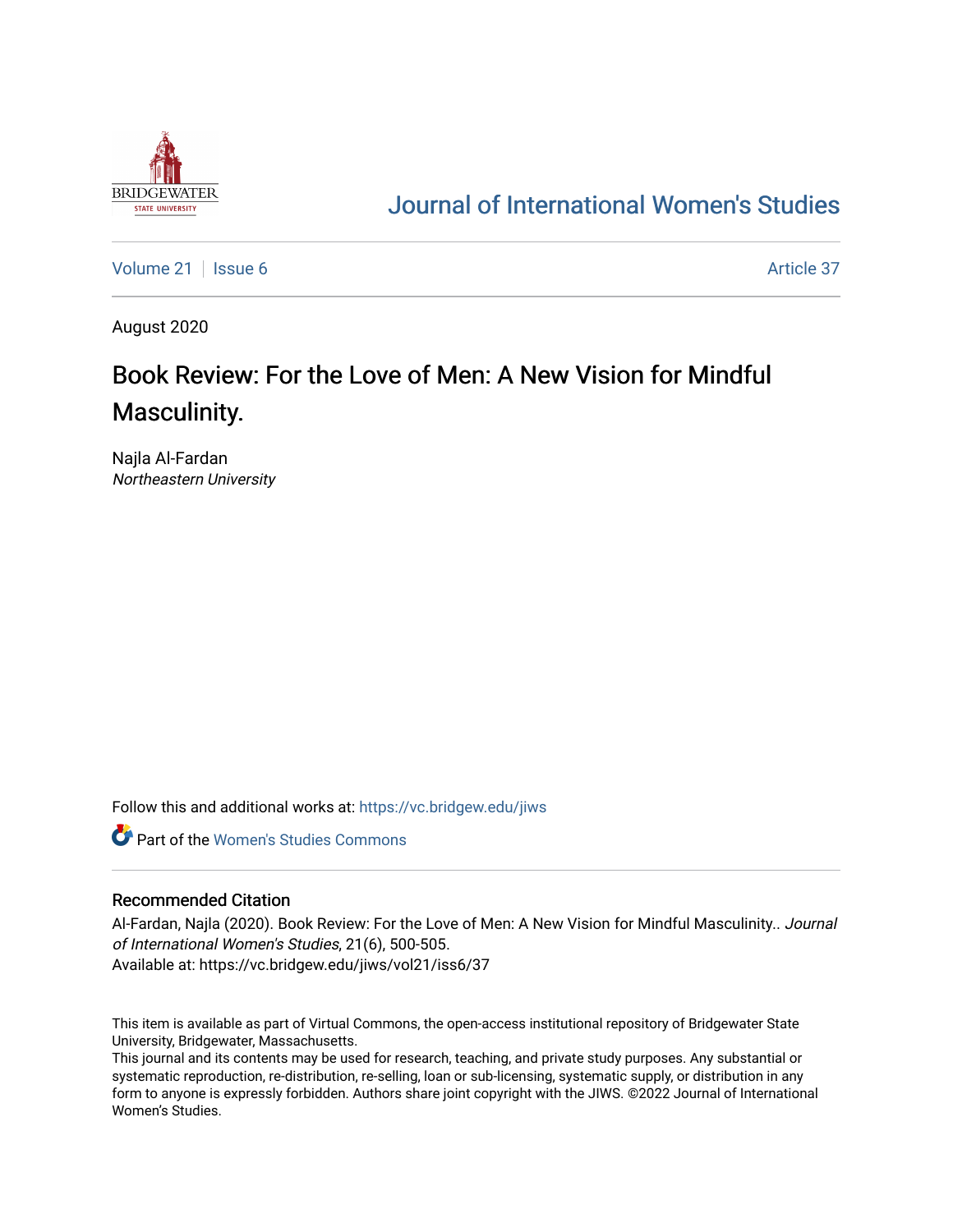#### Al-Fardan: Book Review: For the Love of Men: A New Vision for Mindful Masculinity.

This journal and its contents may be used for research, teaching and private study purposes. Any substantial or systematic reproduction, re-distribution, re-selling, loan or sub-licensing, systematic supply or distribution in any form to anyone is expressly forbidden. ©2020 Journal of International Women's Studies.

### **For the Love of Men: A New Vision for Mindful Masculinity. 1**

By Najla Al-Fardan<sup>2</sup>

In this benevolent and adept social evaluation, journalist and author Elizabeth Plank (Liz Plank) highlights the dangers posed by an incomplete and ongoing gender revolution. She focuses her perspective on the limited attention given to the outdated and obsolete expectations of contemporary men. Plank remarks that the masculine norms of the contemporary society are related to the physical and psychological health crisis of the male population.

According to Plank, there is an immense threat to mankind and that threat stems from the current definition of masculinity itself. She references *toxic masculinity* as the root of all or most of the sufferings that mankind undergoes across the globe. Though the title of the book may create an expectation that the content would be anti-male, Plank's focus is in explaining that the victims of this immensely toxic masculinity are by themselves men and not women. She points to the fact that toxic masculinity is a rather serious contemporary social issue, that in turn, is connected to all the concerns, injustices, and horrors that we are experiencing in the world today.

Plank argues that men are responsible for most of the rape and murder that happens around the world, and further points to the fact that suicides are more extensive among men (Plank, 2019, p. 21). Plank's rationale is rooted in toxic masculinity, an outcome of a social system where boys from a young age inherit the understanding that "violence is encouraged, even rewarded, while proximity with tenderness is penalized" (Plank, 2019, p. 03). The notion of what it means to be a "man" is created from childhood in a global culture "that teaches stoicism over authenticity, dominance over empathy…boys become fluent in emotional self-censorship" (Plank, 2019, p. 03). Thus, the act of numbing and consequently, failing to understand emotions for the sake of appearing more "manly" naturally forgoes the ability to feel deep love, empathy, compassion, and connection; arguably, all emotions that require awareness and understanding. Hence, Plank argues that crime rates are prevalent among white men due to the suppression and lack of understanding of the emotions that are associated with human connection. While this may be true, Plank fails to recognize multiple variables that may also influence suicide and rape such as neighborhood norms, parent's educational background, the environment in which a child is raised in, and socioeconomic status, among others. It is evident that Plank takes on a heightened and extreme stance on the topic of masculinity and its toxic influence and role in society.

Plank begins her book with a startling claim that every mass shooting in the United States was perpetrated by white men (Plank, 2019, p. 12). It is evident that this claim is simply not accurate since there have been multiple shooting incidents instigated by non-white men. Plank defines mass shootings as a "uniquely white male disease" (Plank, 2019, p. 12), which is an extreme and exaggerated viewpoint, as the concept of masculinity is not unique to white men.

Plank identifies the influence of toxic masculinity as the primary reason of why men find it difficult to maintain simple relationships (Plank, 2019, p. 14). She additionally makes the argument that feelings of loneliness are prevalent among men as result of toxic masculinity. Men

1

<sup>1</sup> Reviewed book citation: Plank, L. (2019). *For the Love of Men: A New Vision for Mindful Masculinity*. Author: Liz Plank. New York, New York: St. Martin's Press.

<sup>2</sup> Northeastern Universit[y alfardan.n@husky.neu.edu.](mailto:alfardan.n@husky.neu.edu)

Journal of International Women's Studies Vol. 21, No. 6 August 2020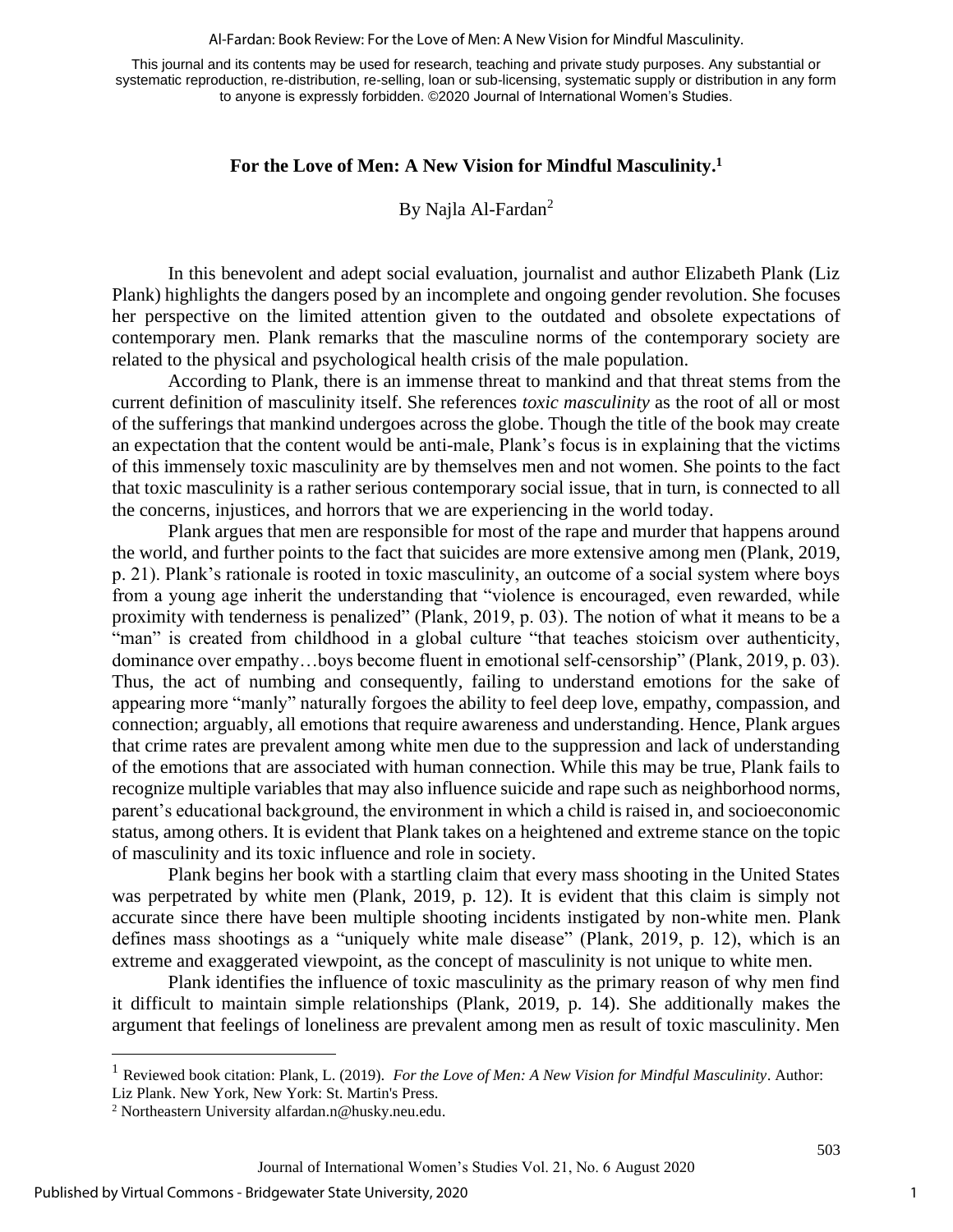are instructed that intimacy is a sign of weakness, and because of this, they are unable to sustain long lasting relationships that eventually require the opening of intimacy and vulnerability (Plank, 2019, p. 14). Multiple articles have been published that focus on the global epidemic of loneliness in today's culture; the emotional state is hardly gender-biased in research and discussion. Further, the rise of technology, social media alternatives to human interaction and entertainment, longer work hours, and a rising universal culture that values individualism over community bonding may also be significant attributes to explain increasing rates of loneliness and depression. It is certainly not limited to toxic masculinity. It is evident based on her discussion that Plank views the issue of toxic masculinity as central, and a common recurring theme that explains all the undesirable situations and circumstances experienced by men. If a man scrapes his knee: toxic masculinity or spills his coffee: toxic masculinity. If a man is experiencing a breakup in a relationship: toxic masculinity. If a man is in desperate need of low-income housing, then you can be well sure that it is solely due to toxic masculinity.

Further, Plank is extremely selective and vague in the kind of studies she quotes in her work to support her argument. When there is a fear that research would weaken her argument, she has through omission, seemingly ignored these studies. The author cites multiple life concepts and understandings of Jordan Peterson, a clinical psychologist and a professor of psychology who is also the best-selling author of the book "12 Rules of Life". Plank cites a combination of specific, incomplete ideas and quotes by Peterson that can be easily misinterpreted in a negative manner to depict a visual image of what toxic masculinity looks like. She only addresses the parts of Peterson's work that serve her argument well and goes on to make a very tangential conclusion that the presence of toxic masculinity is directly associated with conflict.

Another extreme argument which Plank posits is that toxic masculinity, specific to the idea of male dominance, reveals itself in Disney cartoons such as Snow White, Beauty and the Beast, and Sleeping Beauty. Plank argues that childhood exposure to cartoons that frequently depict the man as the savior of the women establishes the idea that women need to be saved and protected by men. Additionally, she mentions that the endings of Snow White and Sleeping Beauty create the notion that a kiss (or any form physical touch) without consent is an acceptable behavior for a man toward a woman. She defines the normalization of this behavior as a form of toxic masculinity targeted to children. The perception provided by Plank seems to be in opposition of Walt Disney. The very intention and nature of Disney cartoons according to Walt Disney himself were to provide beautiful stories and fairytales, to spur feelings of hope and capability to young children. Plank finds the Disney storylines insulting to men and women, yet it may be valuable at times to see things simply for what they truly are and recognize its original intention, instead of inferring intention, in this case a debatable gender characterization and insult within the storyline.

Plank's call in her book is for mindful masculinity, which the author does not seem to clearly explain, leaving the concept vague. According to Plank, the *"*moral masculinity panic*"* is what traps men in obsolete, pseudoscientific, and even self-fulfilling ideas in relation to their testosterone and abuse, while also limiting their progress into caring professions where employment opportunities are on the rise. She continues by noting that men who are romantically keen about women are caught between the cultural model of suppressing the male emotion and the need for emotional fluency in establishing the expectations of women.

Plank intermingles brief sketches of individual men thereby allowing the reader to explore a few intersections of aspects such as ethnicity, sexual orientation, and emotional frailty with respect to the conventional norms associated with the so-called toxic masculinity. In spite of the interpretive bias in the text, Plank provides a thoughtful albeit erratic perspective of men. Her

2